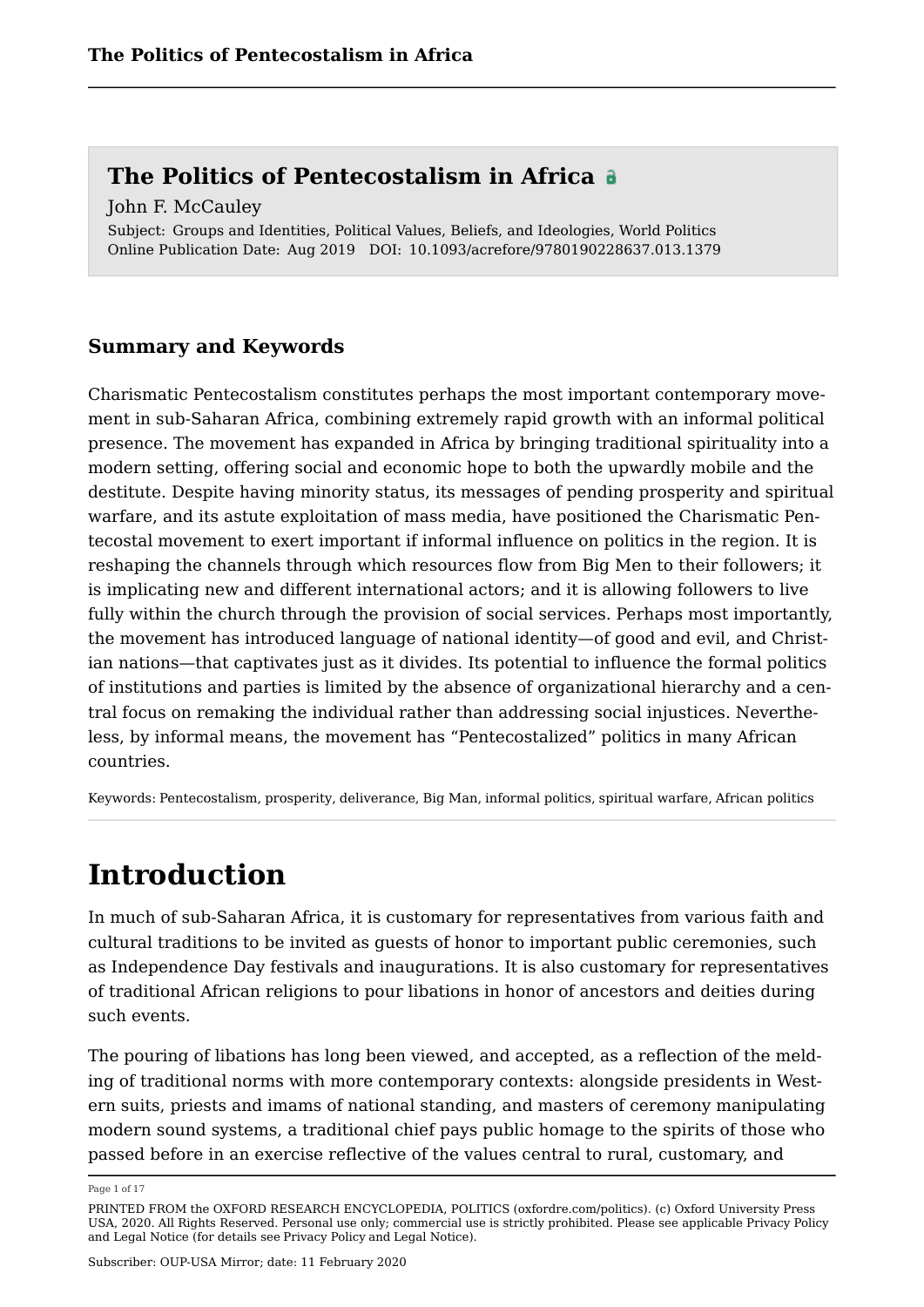agrarian African life. Yet, what was at worst viewed as a quaint display of ancestral affection has become, in the era of sweeping Charismatic Pentecostalism in Africa, a matter of public dispute tinged with political meaning. In places such as Ghana and Malawi, new Pentecostal leaders have vocally refused to share the stage with those who pour libations and have called for an end to the practice (Meyer, 2003; Van Dijk, 2002).

More than a petty dispute over ceremonial practices, the libations row may be viewed as a microcosm of the place of Pentecostalism in African politics today: the breaking from the past, the centrality of Pentecostal leaders, the aggrandizing of moral policies, and the informal shaping of national identities and priorities. Despite its quickly expanding size, strength, and informal power, however, the new Pentecostal movement's influence over formal politics in the region is far from clear or decided. While Pentecostals are gradually emerging as the winners in the libations dispute (Van Dijk, 1999), it is fair to ask just how far-reaching their political power might be.

This article offers an overview of the politics of Pentecostalism in Africa. Having emerged in the latter part of the 20th century as perhaps the most powerful contemporary movement in the region, Pentecostalism's influence on daily life in many countries is difficult to overstate. Yet there are also reasons why its political role remains ambiguous, even as it reshapes so much of social life. To characterize the complex interplay between politics and Pentecostalism, the article begins by outlining the emergence and character of the new Pentecostal movement in the region. It then considers a number of ways in which Pentecostalism influences African politics informally, such as through patronage networks, service provision, international ties, and national identity. From there, the article explores the more formal place for Pentecostalism in African politics and outlines the structural features of the new Pentecostal movement that call into question its capacity to transform formal political institutions, parties, and power in the region. In the end, Pentecostalism's political impact may be limited, but if one is to view informal networks and national identity as equally important to the formal institutions of power, it would be fair to conclude that politics in parts of Africa have indeed been "Pentecostalized" (Heuser, 2014).

## **The Emergence and Character of the New Pentecostal Movement**

To understand the power of Pentecostalism in Africa, it is important first to understand *which* Pentecostalism is at issue. In fact, waves of Pentecostalism have emerged on the continent only to dissipate or transform and make way for subsequent movements. As Anderson (2004) describes, the Pentecostal movement that began in Los Angeles in 1906 made its way to Africa first in the form of the classical Pentecostal churches, such as the Church of Pentecost, the Apostolic Church, and the Assemblies of God; those churches were Western-originating missionary churches with emphasis on spirit baptisms and speaking in tongues. Also influenced by Pentecostalism in the first half of the 20th century but otherwise distinct from the established Pentecostal churches were the African In

Page 2 of 17

PRINTED FROM the OXFORD RESEARCH ENCYCLOPEDIA, POLITICS (oxfordre.com/politics). (c) Oxford University Press USA, 2020. All Rights Reserved. Personal use only; commercial use is strictly prohibited. Please see applicable Privacy Policy and Legal Notice (for details see Privacy Policy and Legal Notice).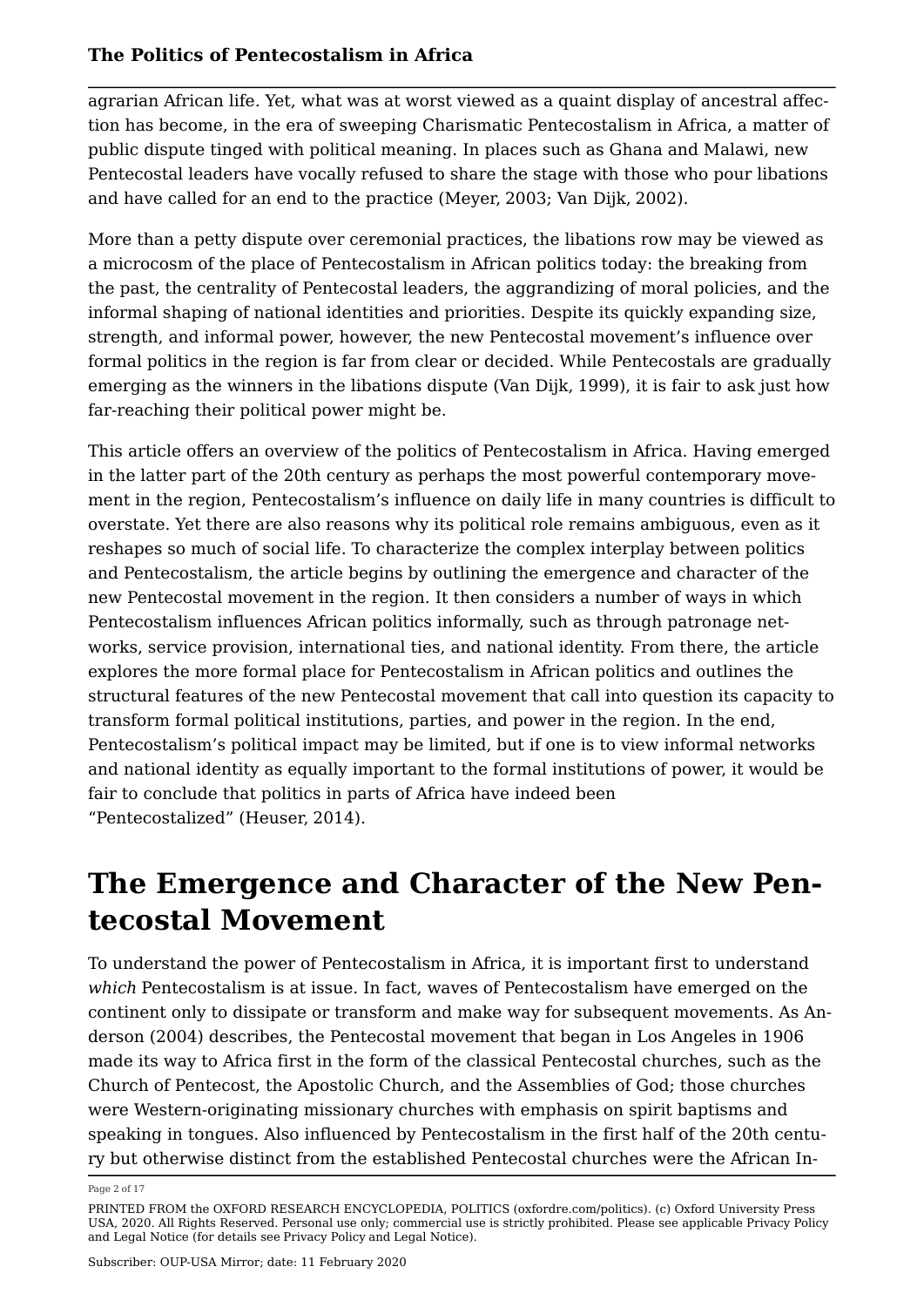dependent Churches. The AICs, sometimes known as "churches of the Spirit" (Anderson, 2014, p. 67), emphasized healing, spiritual gifts, and prophecy in the manner of the classical churches but also integrated traditional African beliefs, local leadership, and greater informalism. Then, beginning approximately in the 1970s, the neo-Pentecostal or Pentecostal Charismatic movement began to take root. Consisting of many different independent churches, the new Pentecostal movement has become a face of modern Africa, uniting experiential worship of the spirit with contemporary modes of communication and presentation, often in megachurches such as Winners Chapel in Nigeria, Christian Action Faith Ministries in Ghana, and Prophetic Healing and Deliverance Ministries in Zimbabwe (Meyer, 1998). Such has been their influence that the mainline Catholic and Protestant denominations in Africa have begun to foster their own charismatic revivalist movements, yet the strength of the movement has come from the loose collection of new independent, Charismatic Pentecostal churches.

Churches in the new Pentecostal movement are recognizable by a number of features. They prioritize personal relationships with God through the gifts of spirit worship, prophecy, healing, and glossolalia (Sperber & Hern, 2018). Members break from their pasts (Meyer, 1998), and some version of faith gospel—that every born-again Christian is entitled to divine blessings of health and wealth here in this lifetime—permeates the practice (Lindhardt, 2014). Truths are absolute (Comaroff, 2009), yet leadership is individualized; Pentecostal pastors typically have little formal or expected training and the movement lacks hierarchy or organizational structure (Anderson, 2014). In Africa in particular, Charismatic Pentecostalism represents the terrain of the young, with ebullient, energized worship services whose appeal has now spread to other demographics (Meyer, 2007).

Two themes stand out in new Pentecostal teaching. On one hand, Charismatic Pentecostal churches in Africa place emphasis on deliverance from evil. Deliverance ministries emphasize the bodily experience and attempt to overcome satanic influence through exorcisms or intense prayer (Heuser, 2014). This struggle of good over evil constitutes a centerpiece of the "spiritual warfare" language that so frequently influences contemporary political discourse in heavily Pentecostal countries: Christian worship, in this context, is defined as a fight against evil forces and a battle against the power of Satan (Meyer, 2007). On the other hand, some new Pentecostal churches in Africa prioritize the prosperity gospels. Born-again Pentecostals are taught that their faith in the spirit entitles them to the blessings of wealth and health, and that prayer will eventually bring good fortune (Anderson, 2014). Marshall (1993) notes that new Pentecostal churches tend to lie somewhere along a spectrum between deliverance and prosperity, often blending the two in language linked to personal salvation.

## **The Dramatic Spread of Pentecostalism**

This new brand of Pentecostalism has swept across much of sub-Saharan Africa. Estimates suggest that Pentecostal and evangelical renewalists now account for perhaps a third of African Christians in many countries south of the Sahara (Sperber & Hern, 2018), and up to half the population in some places (Pew, 2006). University students and post

Page 3 of 17

PRINTED FROM the OXFORD RESEARCH ENCYCLOPEDIA, POLITICS (oxfordre.com/politics). (c) Oxford University Press USA, 2020. All Rights Reserved. Personal use only; commercial use is strictly prohibited. Please see applicable Privacy Policy and Legal Notice (for details see Privacy Policy and Legal Notice).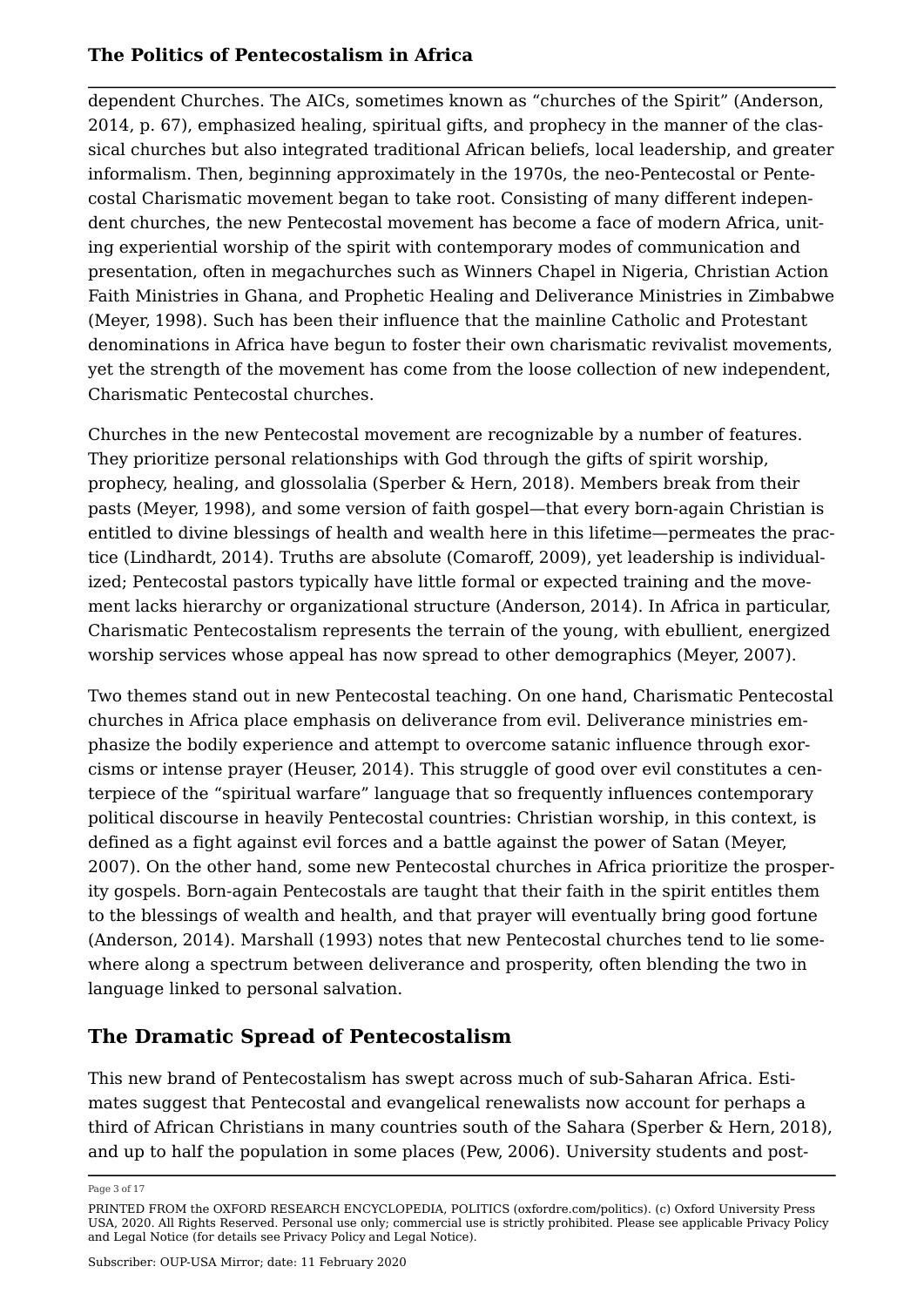graduate associations often serve as catalysts for churches (Maxwell, 2000), and converts come from mainline denominations, traditional religions, and, as in some well-publicized instances, Islam (Lindhardt, 2014). Older family members increasingly take cues from younger Pentecostal relatives, and a new generation of children is now being raised in the Charismatic Pentecostal movement.

Why the Pentecostal movement emerged with such force in Africa has been the subject of considerable debate. Numerous scholars underscore the role of the political economic context in the growth of new Pentecostalism. As Marshall (2009) notes with specific reference to Nigeria, the movement gained strength in the period of political breakdown and economic crisis in the 1970s, when coups and insurmountable debt became staples of the African political economy. In this context, the Charismatic Pentecostal movement offered a message of hope to those facing potentially painful social and economic conditions (Maxwell, 1998). The democratic multipartyism that followed in many African states, in the aftermath of the Cold War and political crisis, further opened the institutional space that independent churches coveted to pursue members and agendas with less oversight either from a central church or the state (Heuser, 2014). Crisis and disruption in the late stages of the 20th century played their own roles in the spread of Pentecostalism in Africa, as individuals in post-genocide Rwanda (Kubai, 2007) and crisis-afflicted Democratic Republic of Congo (Demart, 2013) sought opportunities to break from the past and adopt alternative religious messages.

Of course, the political-economic context might explain why Charismatic Pentecostalism has swept across much of the developing world, including Latin America and Asia in addition to Africa (see Miller, Sargent, & Flory, 2013). Ogbu Kalu (2008) stresses a second, Afrocentric explanation for Pentecostalism's success in the region: that just as new Pentecostals seek a complete break from the past as born-again Christians, so too do they recognize the similarities between their newfound beliefs and long-standing traditional African religious norms. In effect, new Pentecostalism provides traditionally familiar spiritual beliefs—from dreams and omens to the threat of evil occult powers (Meyer, 1998)—in a modern guise. The new brand of Pentecostalism in Africa, for all its modern flair, thus has local roots that resonate profoundly with the African spiritual approach to life (Ellis & ter Haar, 2001). As Lindhardt (2014) suggests, Charismatic Pentecostalism's influence in Africa has been so remarkable in large part because it is both modern and "makes a good deal of cultural sense" to people (p. 28).

Third, the Pentecostal themes of prosperity and deliverance themselves help to explain its widespread appeal to Africans, resonating with two very distinct audiences on different sides of the socioeconomic divide (Comaroff, 2014). On one hand, Pentecostal churches minister to the elite and upwardly mobile, their messages of individual agency and prosperity attracting the modern and ambitious of character. Conversely, they also offer hope to the destitute, and a set of guidelines for avoiding evil and escaping poverty (Maxwell, 1998). Thus, whereas its roots in Africa are largely urban, new Pentecostalism has proven

Page 4 of 17

PRINTED FROM the OXFORD RESEARCH ENCYCLOPEDIA, POLITICS (oxfordre.com/politics). (c) Oxford University Press USA, 2020. All Rights Reserved. Personal use only; commercial use is strictly prohibited. Please see applicable Privacy Policy and Legal Notice (for details see Privacy Policy and Legal Notice).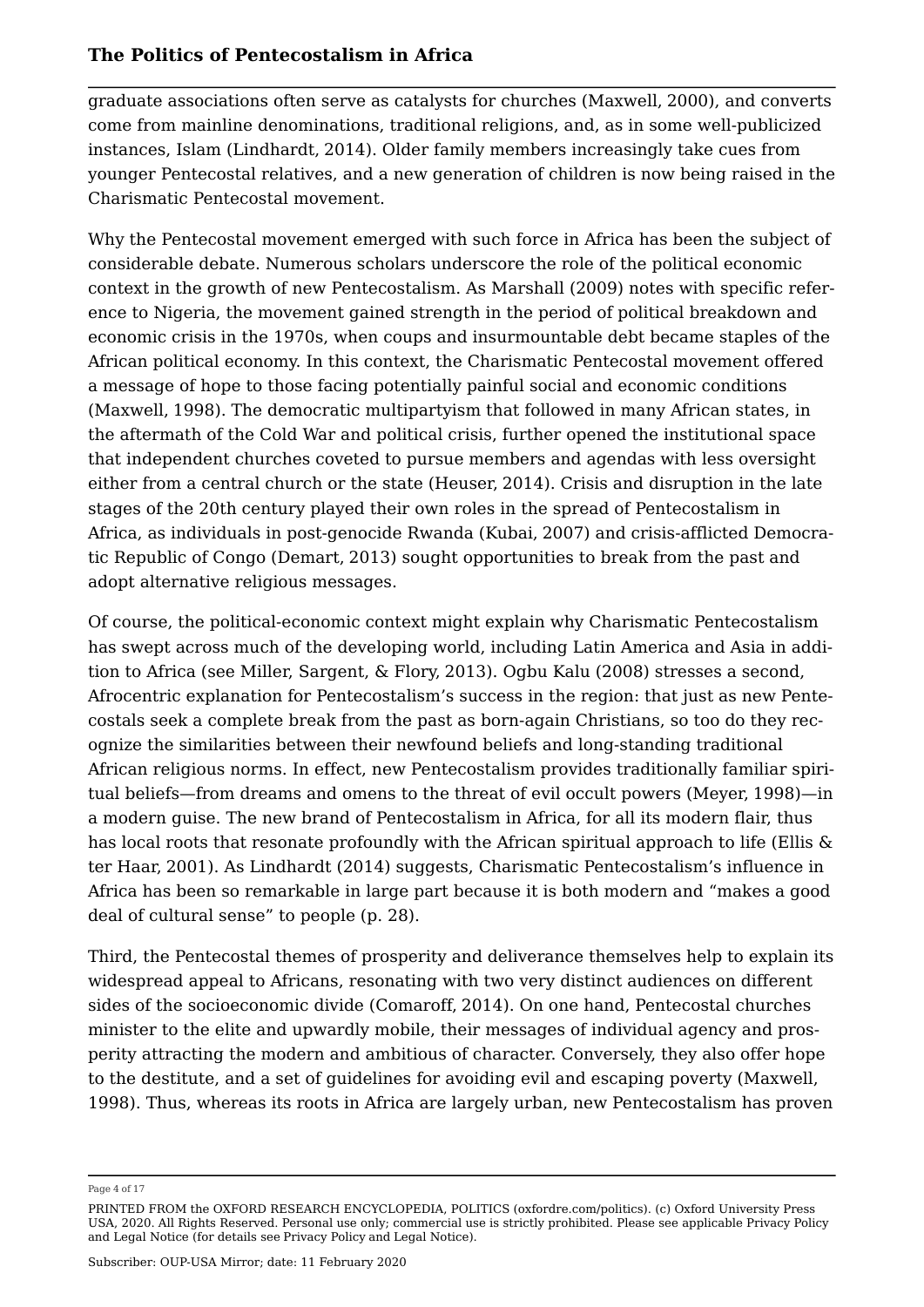equally attractive to those simply enamored of the promise that urban life holds, even in decidedly rural settings, which has further contributed to its spread.

## **The Social Character of Pentecostalism**

Pentecostals in Africa are a breed apart, fairly easy to recognize not so much in appearance but in lifestyle, and in ways that help to shape the informal political power of the movement.

First, central to the African Pentecostal lifestyle is a dedication to the remaking of the individual, emphasizing strong family values and moral character (Maxwell, 1998). New Pentecostals tend to prioritize the importance of monogamous marriage and the nuclear family, a noteworthy departure from traditional norms that place the individual in a much wider family context (Meyer, 1998). A modern nuclear family free from moral vices and traditional obligations is thought to be beneficial to both women and the younger adults in the church. Pentecostals also often refrain publicly from alcohol consumption, with vocal encouragement from church leadership (Van Dijk, 2002). Van Dijk (2002) argues that the rigid rejection of alcohol is not simply a matter of moral rectitude but also constitutes an additional means of breaking from the traditional past: consumption of locally made alcoholic beverages is perceived as commonplace in rural contexts, among the older population, and in association with ancestral ceremonies. Thus, in teetotaling, new Pentecostals can break free from gerontocratic structures and assert their rejection of tradition in favor of a modern lifestyle (Van Dijk, 2002), though drinking alcohol may certainly persist among some Pentecostals or in private settings.

Second, the social character of Charismatic Pentecostalism is encompassing and total for its adherents. Time not spent in bars becomes available for prayer meetings, choir, and church events (Van Dijk, 2002). Church services may last for hours on Sunday, supplemented by multiple additional organized events, or long prayer sessions with speaking in tongues, during the week (Jones, 2012). The church becomes the adherent's primary mode of social life, relationship opportunities, and professional networks (Maxwell, 2000), "sealing off" the born-again Christian from the secular world.

Third, while sealed off in their relationships, new Pentecostals in Africa are nevertheless deeply implicated in worldly and secular matters, described often as aiming to "make the secular sacred" (Comaroff, 2009, p. 18). Professionals in the church organize "urban prayer projects" in markets, administrative centers, and other areas deemed in need of protection from evil spirits (Heuser, 2014). Members pray over new buildings, textbooks, cell phones, vehicles, and numerous other objects of the quotidian, modern world. While competition between churches and church leaders may explain some of this outreach into secular affairs, the practice fits uneasily with political descriptions of outbidding; instead, it might better be thought of as a common trend among very fast-growing religions, which tend toward the theocratic, encompassing, and overexuberant (Comaroff, 2009).

Page 5 of 17

PRINTED FROM the OXFORD RESEARCH ENCYCLOPEDIA, POLITICS (oxfordre.com/politics). (c) Oxford University Press USA, 2020. All Rights Reserved. Personal use only; commercial use is strictly prohibited. Please see applicable Privacy Policy and Legal Notice (for details see Privacy Policy and Legal Notice).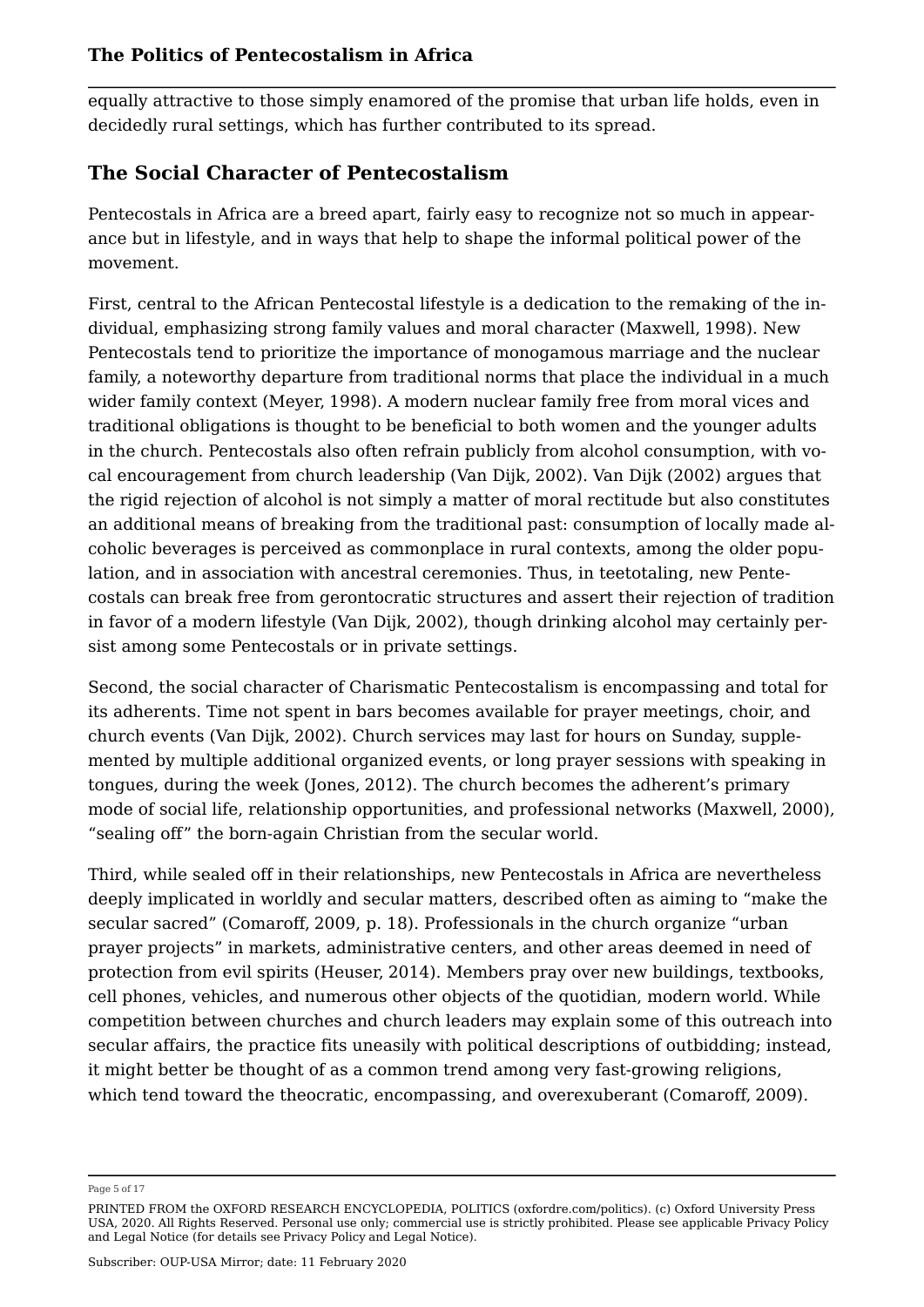Finally, one cannot separate the character of modern Pentecostalism in Africa from its ties to media and public communications. Building to some degree on the lessons of American televangelists (Gifford, 1998), preachers in the new Pentecostal tradition succeed to the extent that they develop radio programs, audio files for distribution, and in some cases books that blur distinctions between scriptural teaching and self-help (see Lindhardt, 2014). Movies and television programs imbued with Pentecostal worldviews, typically depicting battles against evil spirits in fully contemporary contexts, are wildly popular in places such as Ghana, Nigeria, the Democratic Republic of Congo, and elsewhere, and they reinforce the notion of "religion gone public" (Comaroff, 2009, p. 18). Charismatic Pentecostal adherents often make use of social media platforms to further stamp the secular world with sacred meaning, in the practice of what Comaroff (2014, p. 228) refers to as a "technically-savvy faith." Notably, the centrality of media in the new Pentecostal movement serves multiple social purposes. It not only aids in the spreading of the sacred into the secular and helps to bolster the status of megachurches and Pentecostal personalities in a virtuous cycle of prosperity and notoriety; it also reinforces the power of church teachings. Messages of healing, divine blessings of prosperity, and spiritual victory over evil forces require strong and sustained faith in the absence of evidence. In the presence of televised miracles, however, that faith calculation becomes much easier (see Comaroff, 2009).

In view of the prominent, public place that new Pentecostalism now occupies in many African countries, and the encompassing, break-from-the-past morals of the movement in a world perceived as threatened by evil, it is no surprise that Pentecostals and their leaders vocally resent the pouring of libations at official ceremonies. It is also little wonder that the new Pentecostal movement has so thoroughly touched matters of quotidian, secular life in the region. Since politics largely concern the power of groups and leaders to organize and mobilize, the question of Pentecostalism's role in African politics has deservedly gained some urgency. The next section builds on the characteristics of the movement to explicate the important, informal ways in which the Charismatic Pentecostal movement is shaping politics in Africa.

# **Pentecostalism's Informal Influence on African Politics**

Social influence does not always constitute political power; David Laitin (1986) described how, despite everyday life in the Yoruba region of Nigeria being shaped primarily by Christian and Muslim religious traditions, ancestral city-state identities instead became the central fissure along which political outcomes were determined in that area. In the case of Charismatic Pentecostalism across the continent, the social power of the movement has begun to transform politics in the region, but most notably in informal ways. Five such channels of informal political influence bear mentioning.

Page 6 of 17

PRINTED FROM the OXFORD RESEARCH ENCYCLOPEDIA, POLITICS (oxfordre.com/politics). (c) Oxford University Press USA, 2020. All Rights Reserved. Personal use only; commercial use is strictly prohibited. Please see applicable Privacy Policy and Legal Notice (for details see Privacy Policy and Legal Notice).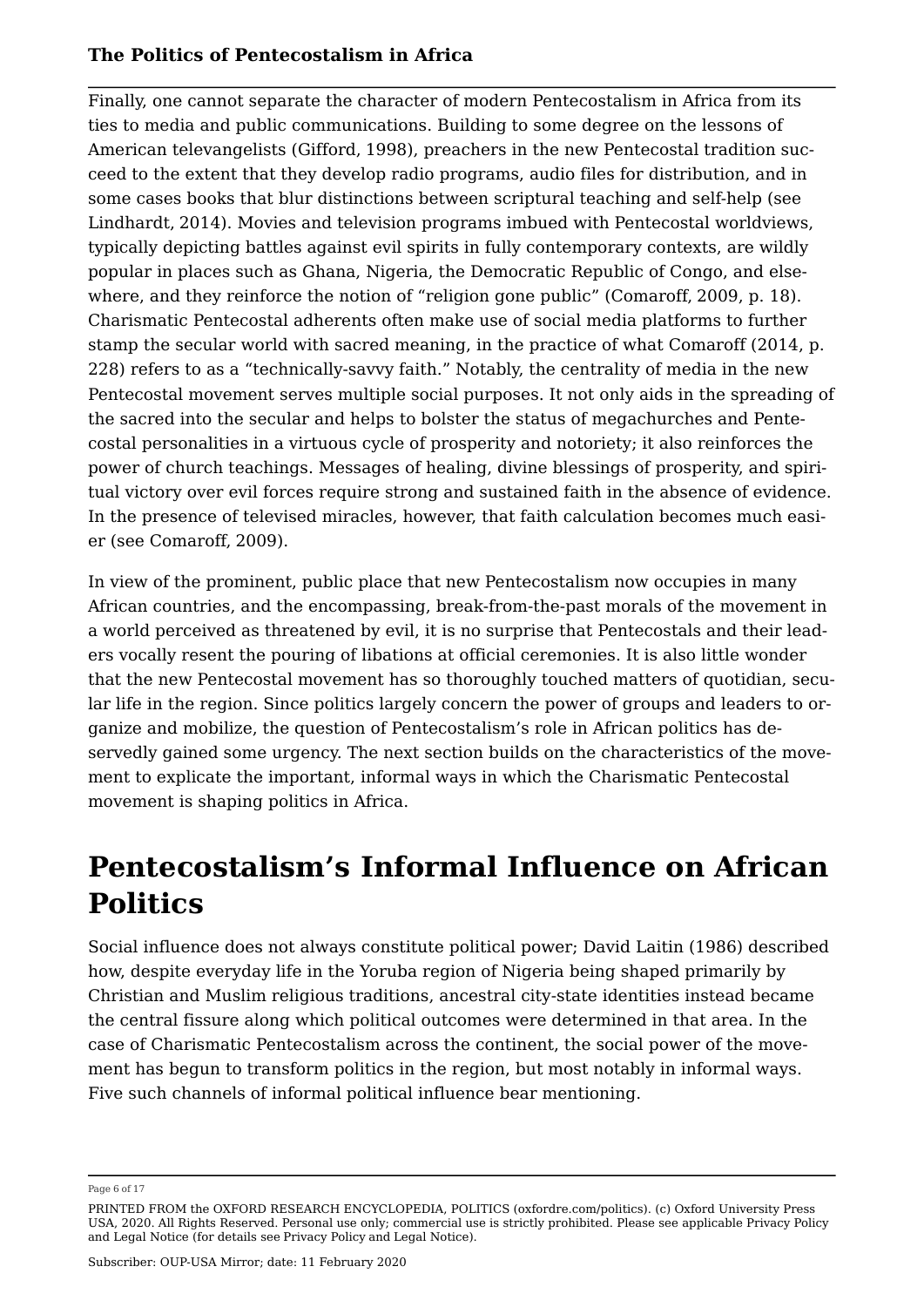First, as described elsewhere (McCauley 2013, 2014), a noteworthy political strength of the new Pentecostal movement in Africa is its capacity to supplant the ethnic-based patron-client networks that have traditionally determined the exchange of resources for loyalty in the region. "Big Men" with access to resources from the state customarily direct those resources to ethnic kin, who in turn reward their patron with allegiance and loyalty. In this manner, clients can ensure that their welfare needs are met, while patrons enjoy the authority and legitimacy to remain in power, though at the expense of a transparent and efficient political economy.

Opportunities for Big Man rule persist wherever formal political institutions remain weak, but in the context of contemporary Africa, some of those opportunities are shifting from the traditional, rural networks of kinship to the modern, urban networks of the Pentecostal flock. Preachers and pastors, often in robust competition with other revivalist churches and with little oversight, seek the allegiance of congregants, often making great fanfare of their expanding numbers (Maxwell, 2000) and seeking especially to recruit and keep the well-heeled in society. In short, their status depends in large part on loyal financing from church members. In exchange, congregants receive resources of welfare—in part as church-based social services, as discussed below, but largely in the form of blessings and hope. In contexts of uncertainty, the promise of deliverance from evil and of health and prosperity represents for many a path worth paying for in tithes. Thus, patrons of the Pentecostal churches obtain loyalty in the form of regular attendees and their donations, while clients—the congregants—receive in return the blessing of hope for salvation in this lifetime. Materially, the balance tilts clearly in the favor of patrons, making television miracles, the encompassing social networks of churches, and the Pentecostalizing of secular objects and affairs particularly important tools. The modes of distribution thus begin to favor religious leaders and networks over traditional ethnic ones, in ways that can reshape the channels of informal power in Africa.

Second, political power in Africa changes as transnational influences change, and the Pentecostal movement has created opportunities for new internationally oriented entrepreneurs to emerge. Pentecostal churches in the West seek opportunities to expand their credentials and standing, while homegrown Pentecostal churches in Africa equally covet the status and resources of relationships with Western churches or even satellite churches of their own abroad (Anderson, 2014). Gifford (1998) has argued that the heavy reliance of African Pentecostals on American revivalists and televangelists for their messages, literature, and funding has left many exposed to excessive political influence from America's Christian Right, despite a very different set of priorities. That influence can affect the saliency of political issues in Africa. Grossman (2015) demonstrates, for example, that constraints on homosexuality have gained popular salience as the numbers of Pentecostals in African states expand, owing to ongoing American Pentecostal engagement with churches in Africa. Even as African Pentecostal churches have developed their own footing and distinctive brand of revivalist practice, new transnational networks represent distinct political influences. These patterns in transnational religious connections differ from the more structured and tempered roles of the mainline Catholic and Protestant churches (Comaroff, 2009), and they have important implications for the leaders who

Page 7 of 17

PRINTED FROM the OXFORD RESEARCH ENCYCLOPEDIA, POLITICS (oxfordre.com/politics). (c) Oxford University Press USA, 2020. All Rights Reserved. Personal use only; commercial use is strictly prohibited. Please see applicable Privacy Policy and Legal Notice (for details see Privacy Policy and Legal Notice).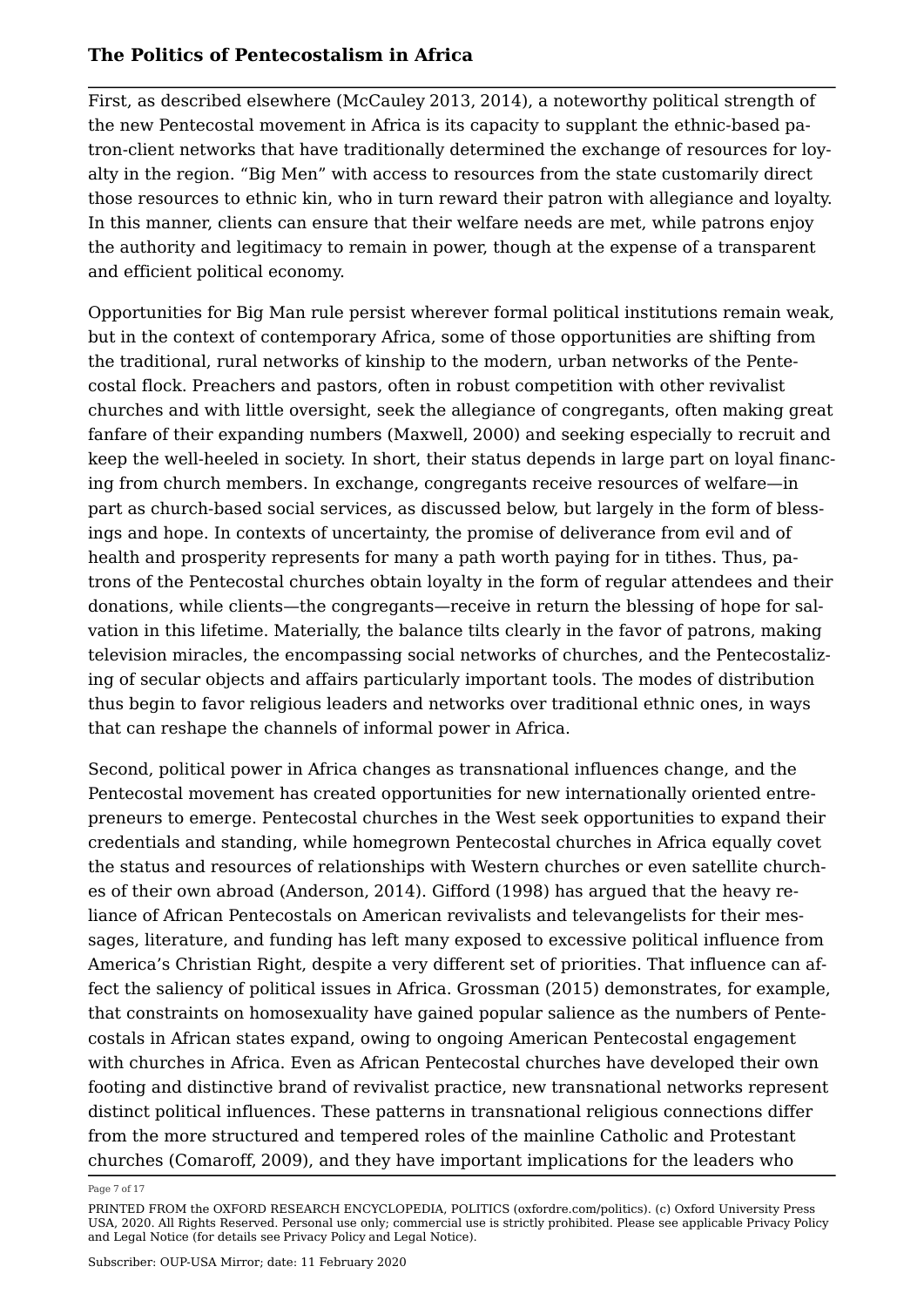emerge as influential, the issues they promote, and the sources of support that African Pentecostals rely on when they engage with the secular and non–born-again, particularly on moral matters.

Third, the Pentecostal movement subtly transforms African politics by shifting the provision of local services to the church. In some cases, this constitutes a shift away from state provisions; in many others it represents a channel of services that simply did not exist for some communities and congregants; and in still others it replaces the work of customary authorities or of other religious institutions. New Pentecostal ministries in Africa now provide schooling, micro-lending services, and marriage counseling (Miller & Yamamori, 2007). They often offer outreach for those with HIV/AIDS and other maladies, especially in southern African countries such as Malawi, South Africa, and Zimbabwe, and they provide numerous other social services, particularly for women and children (McCauley, 2013). Doing so helps to round out the patron-client exchange between church leaders and congregants, but it also serves the encompassing social character of the Charismatic Pentecostal movement, allowing members to live fully within the church. From an informal political standpoint, religious actors have long wielded social service provisions as a source of power in African communities (Gallego & Woodberry, 2010), and that practice continues under a new guise as Pentecostalism expands.

The dramatic expansion and the social character of Charismatic Pentecostalism in Africa have also altered access to power, the fourth of its informal political effects. Political leaders from Matthieu Kerekou in Benin to Laurent Gbagbo in Côte d'Ivoire to Robert Mugabe in Zimbabwe have taken turns converting to Charismatic Pentecostal churches from their mainline or atheist backgrounds, in what Maxwell (2000) refers to as the proselytization of their political parties. Given the current status of Pentecostals as a sizable population but still generally a minority, those decisions—if political rather than faith-based likely had as much to do with being part of a modern movement associated with prosperity and independence as with minimum winning coalition politics, but they have also had the consequence of opening political access to Pentecostal leaders and congregations.

For their part, successful Charismatic Pentecostal leaders have effectively stoked their relationships to political power via what Freston (1994) refers to as the art of "time serving"; they remain close to political figures regardless of ideology, offering services and prayers, participating in public ceremonies, and reminding congregants of the duty to vote and pray for leaders (Frahm-Arp, 2015). While Catholic and mainline Protestant churches have at times served as bulwarks against human rights violations or abuses of power in Africa (Kuperus, 2018),<sup>1</sup> new Pentecostal churches tend to maintain a more opportunistic posture vis-à-vis political leadership. In some cases, such as that of Pentecostal leader Arthur Kitonga in Kenya, the relationship between Pentecostal and political elites has prolonged antidemocratic policies (Sperber & Hern, 2018).

Fifth and finally, the expansion of Pentecostalism matters politically, if informally, because it contributes to a gradual reshaping of the national identity in many sub-Saharan African states. Bompani (2016, p. 6) notes that the movement's focus on remaking the individual

Page 8 of 17

PRINTED FROM the OXFORD RESEARCH ENCYCLOPEDIA, POLITICS (oxfordre.com/politics). (c) Oxford University Press USA, 2020. All Rights Reserved. Personal use only; commercial use is strictly prohibited. Please see applicable Privacy Policy and Legal Notice (for details see Privacy Policy and Legal Notice).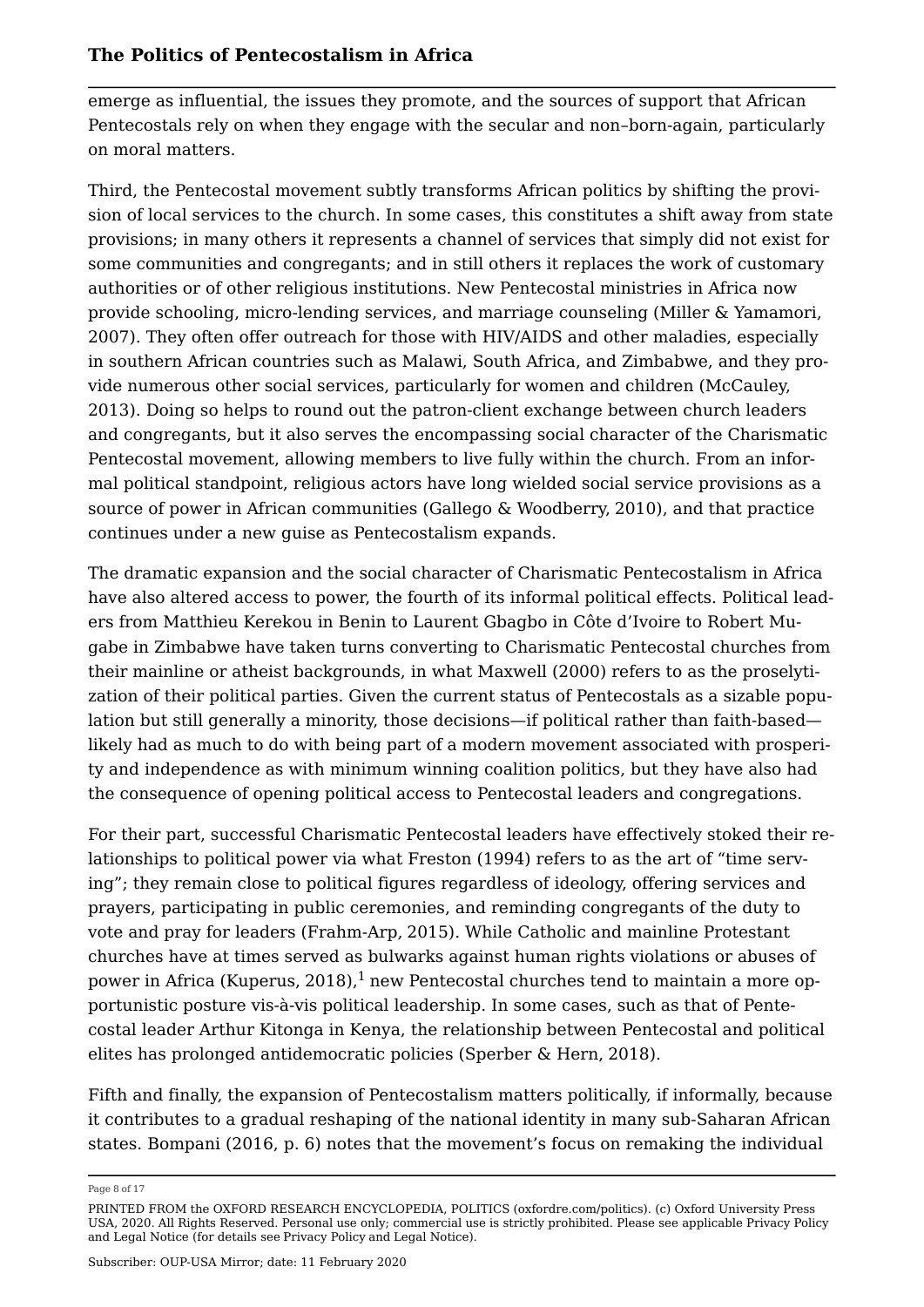does not stop there, as Pentecostal churches pursue three simultaneous objectives: (1) transforming the individual, (2) building the church's membership, resources, and standing, and (3) contributing to a new nation-state of Christian believers. More explicitly, several Pentecostal political leaders in Africa have called for theirs to be "Christian nations." John Atta Mills in Ghana established prayer camps to support the National Democratic Congress (NDC) party's victory and expressed his hope for all of Ghana to be a prayer camp (Heuser, 2014). Gbagbo in Côte d'Ivoire positioned himself as the hero for a divine Christian plan (McCauley, 2017). Jacob Zuma in South Africa, after having been ordained as an honorary pastor, declared his ANC party to be "God's Chosen Party" (Frahm-Arp, 2015). Frederick Chiluba in Zambia sought a revision to the constitution to declare the state a Christian nation (Sperber & Hern, 2018).

This reshaping of national identity has had great appeal to those steeped in the Pentecostal message of good versus evil. Yong (2010) explains that the same "spiritual warfare" at the center of deliverance services is also used by Pentecostal church and political leaders as a form of political engagement; it establishes clear divisions for electoral purposes, and it has the added advantage of implying prophetic powers, as a critical battle is said to loom that ordinary citizens cannot yet fully perceive (see also Meyer, 2007). The target is often Islam, either implicitly or explicitly, especially as revivalist Muslim movements have enjoyed their own recent success in the region (Heuser, 2014). Billboards for Pentecostal events often warn followers to "protect our borders" and "purge the evil within our nation," further establishing the spiritual warfare of Pentecostalism as a matter of national politics and identity.

Given the nature of Charismatic Pentecostalism in Africa as an ostensibly modern, encompassing, morally grounded worldview with strong distinctions between good and evil, it is unsurprising that those who are in the movement are all-the-way in, in ways that transform not only social interactions but also relationships with politics. As the number of Pentecostals in most sub-Saharan African states has grown substantially since the latter part of the 20th century, the movement has begun to transform the modes of resource distribution, the language of power, and the characters best positioned to exploit it.

# **The Impact, and Limitations, of Pentecostalism on Formal African Politics**

It would be incorrect to suggest that the new Pentecostal movement is not also changing African politics in more formal, if minor, ways related to party politics, political participation, and policy formation.

## **Pentecostalism's Impact on Formal Politics in Africa**

Sperber and Hern (2018) demonstrate that Pentecostals now report higher levels of political interest and voting, which constitutes a distinct evolution from the early days of the movement when followers were taught that politics were a dirty game (Gaiya, 2007) and

Page 9 of 17

PRINTED FROM the OXFORD RESEARCH ENCYCLOPEDIA, POLITICS (oxfordre.com/politics). (c) Oxford University Press USA, 2020. All Rights Reserved. Personal use only; commercial use is strictly prohibited. Please see applicable Privacy Policy and Legal Notice (for details see Privacy Policy and Legal Notice).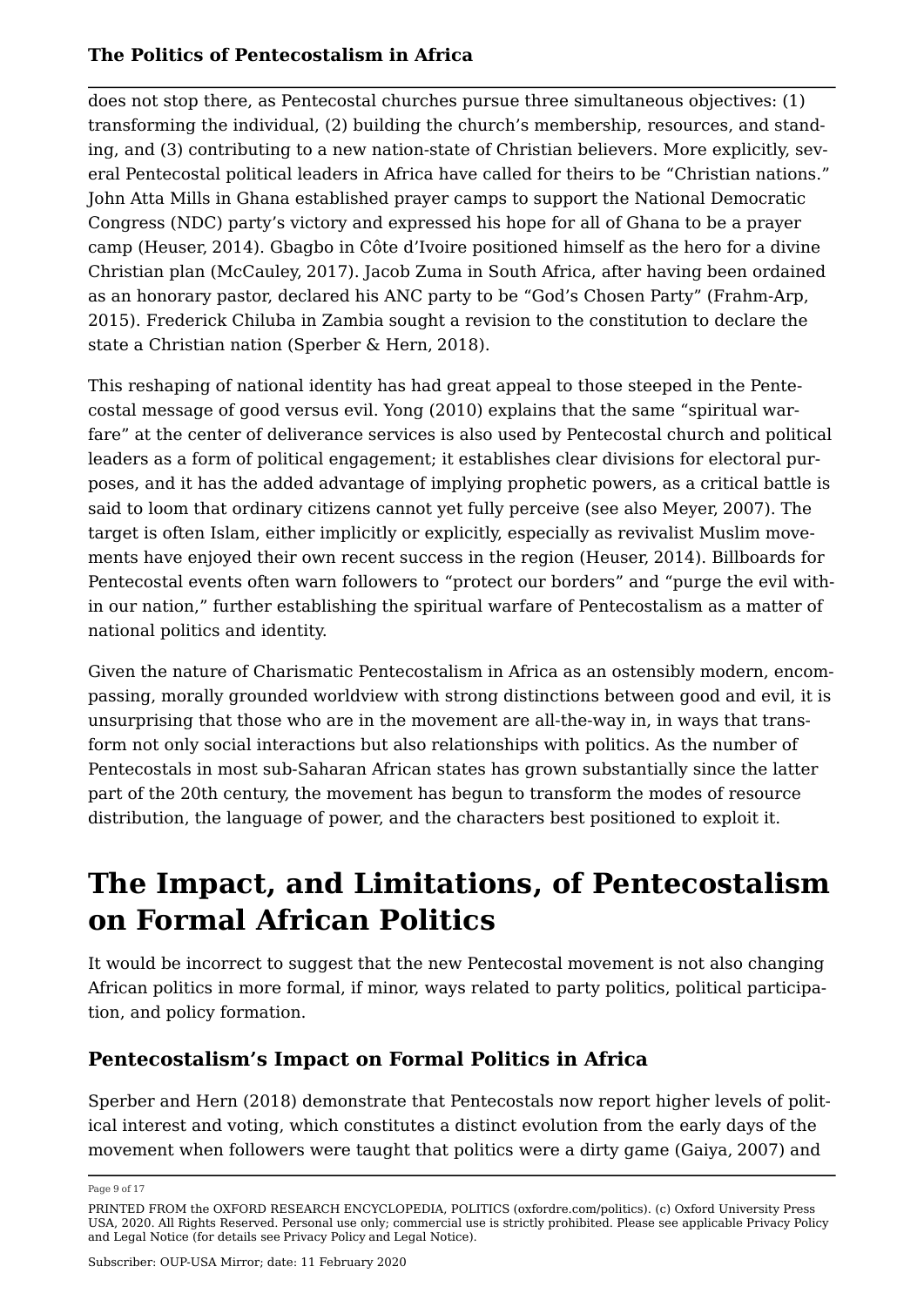that "their home was not of this world" (see Kuperus, 2018, p. 46). The transformation has likely been a function of the stamp the movement has succeeded in putting on secular aspects of society, along with the time serving of leaders who encourage their followers to vote. McClendon and Riedl (2015) also note that political participation tends to rise with self-affirmatory messages, which happen to be a centerpiece of Pentecostal sermons and are made all the more so by the effective and widespread use of media to broadcast the self-help teachings of Mensah Otabil, T. B. Joshua, and other superstar preachers. Even as Pentecostalism may amplify interest in voting, however, Sperber and Hern (2018) also show that Pentecostals are less inclined to engage directly with political leaders, a finding they attribute to the deference congregants have toward their church leaders, whom they view as their political interlocutors.

The Pentecostal movement has also shown some inclination to engage in political organization and party politics, however limited. In South Africa, the African Christian Democratic Party formed as an opposition political party (see Frahm-Arp, 2015), but similar Pentecostal parties have not emerged with any consistency. More commonly, the Pentecostal movement seeks formal political recognition through umbrella Christian organizations such as the South Africa Council of Churches (Sperber & Hern, 2018). Pentecostal organizations have also entered the political fray as lobbying arms for Christian political candidates. For example, Heuser (2014) notes that the theocratic class of Pentecostals was instrumental in forming networks of political entrepreneurs to bolster the candidacy of Olusegun Obasanjo when he ran for president of Nigeria in the late 1990s.

Perhaps the most profound influence of the new Pentecostal movement on formal political outcomes in Africa comes in the form of policy development. Two issues are particularly salient, if controversial, in Pentecostal policy advocacy in Africa.

First, the Charismatic Pentecostal movement has begun to transform opportunities for women in power and politics in Africa. Just as the movement rejects the gerontocratic structures of traditional African rule, it has also broken down gender hierarchies at the church level by promoting the remaking of the individual and the importance of the modern, nuclear family. Those priorities have seeped into professional networking efforts and have given women a new and strong voice in political affairs, an especially appealing change for the upwardly mobile women of Africa who seek professional lives, respectful husbands, and political recognition (Soothill, 2007). This has the potential to reshape political leadership and the policies they pursue.

Yet, the transformation has gone only so far. Pype (2006), Cole (2004), Lindhardt (2014), and others note that even as Pentecostalism challenges the subordinate position of women, it also promotes traditional gender roles in which women are expected to be obedient, modest, virgins before marriage, and so forth. Soothill (2007) argues that Pentecostalism creates perceived change while also reinforcing traditional gender roles by treating women as complementary to men, and Mate (2002) similarly suggests that Charismatic Pentecostal churches reinforce patriarchal norms by prioritizing the domesticity of nuclear families as a form of modern social life. Thus, the absence of hierarchy

Page 10 of 17

PRINTED FROM the OXFORD RESEARCH ENCYCLOPEDIA, POLITICS (oxfordre.com/politics). (c) Oxford University Press USA, 2020. All Rights Reserved. Personal use only; commercial use is strictly prohibited. Please see applicable Privacy Policy and Legal Notice (for details see Privacy Policy and Legal Notice).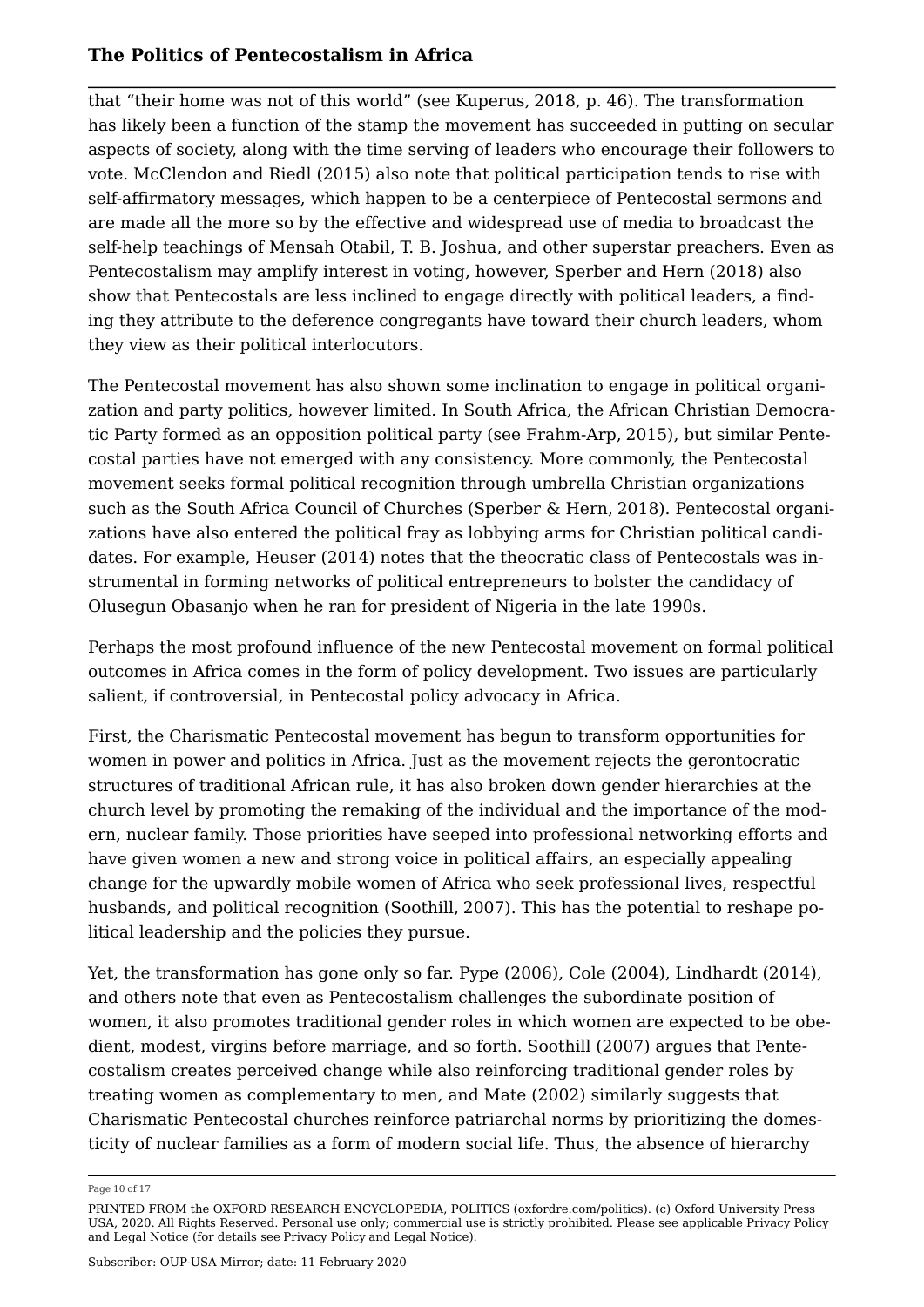and the centrality of the individual in the modern Pentecostal movement come into conflict with the conservative worldview of the church, placing some limits on the extent to which Pentecostal strength will result in more women-friendly policies.

Second, the Charismatic Pentecostal movement is largely responsible for introducing the politics of sexuality into African affairs, particularly in the form of anti-homosexual legislation (see Bompani, 2016). The worldview of good versus evil in Pentecostalism has met with fairly rigid conservative social teachings in a manner that has transformed homosexuality from a taboo subject to a rallying cry for Pentecostal politicians and aspirants. Further, ties to American evangelical churches (see Gifford, 1998) and traditional African views of gender norms and sexuality have both reinforced a conservative agenda on the politics of sexuality. Pentecostal political leaders have so consistently restricted LGBTQ rights, in fact, that some describe anti-homosexuality as the new form of nationalism on the continent (see van Klinken & Chitando, 2016; Sperber & Hern, 2018). Thus, while some individuals and groups in places like Kenya courageously seek to navigate a homosexual or queer practice of Pentecostal Christianity that may portend a gradual tempering of anti-homosexuality on the continent (see van Klinken, 2019), new Pentecostal churches have generally stood strongly and vocally on the side of legislation limiting LGBTQ rights in the region.

Whether Pentecostalism flourishes in its formal institutional impact or remains relegated to social and informal roles, these restrictive policy developments are likely to be viewed with hindsight as one of the most significant influences of the Charismatic Pentecostal movement in Africa.

## **Limitations to Pentecostalism's Political Influence**

Despite those impacts, however, to anticipate a more robust and formal role for Pentecostalism in African politics—in the form of major Pentecostal parties, for example would be to overlook some of the key characteristics of the movement. While they may contribute to the social appeal of Charismatic Pentecostalism, they also limit its political potential.

Importantly, the movement represents for its members a call to reflect on personal growth and change. Thus, despite exceedingly rapid growth across most of sub-Saharan Africa and near unparalleled social dynamism, personal healing remains the principal draw for members (Maxwell, 1998). As such, congregants represent a natural constraint on the chiefist nature of Pentecostal leaders with political ambitions, and political acquiescence tends to be more common than political activism (see Maxwell, 1998, 2000).

Furthermore, the absence of hierarchy and structure that has allowed autonomous Pentecostal churches to flourish from small student groups on university campuses into megachurches with international followings also undermines its capacity to uniformly influence political outcomes (see Freston, 1998). The movement is fractionalized in its very structure. This has meant that Pentecostal leaders are well positioned to compete energetically for members and resources and to reap the spoils of those efforts (McCauley,

Page 11 of 17

PRINTED FROM the OXFORD RESEARCH ENCYCLOPEDIA, POLITICS (oxfordre.com/politics). (c) Oxford University Press USA, 2020. All Rights Reserved. Personal use only; commercial use is strictly prohibited. Please see applicable Privacy Policy and Legal Notice (for details see Privacy Policy and Legal Notice).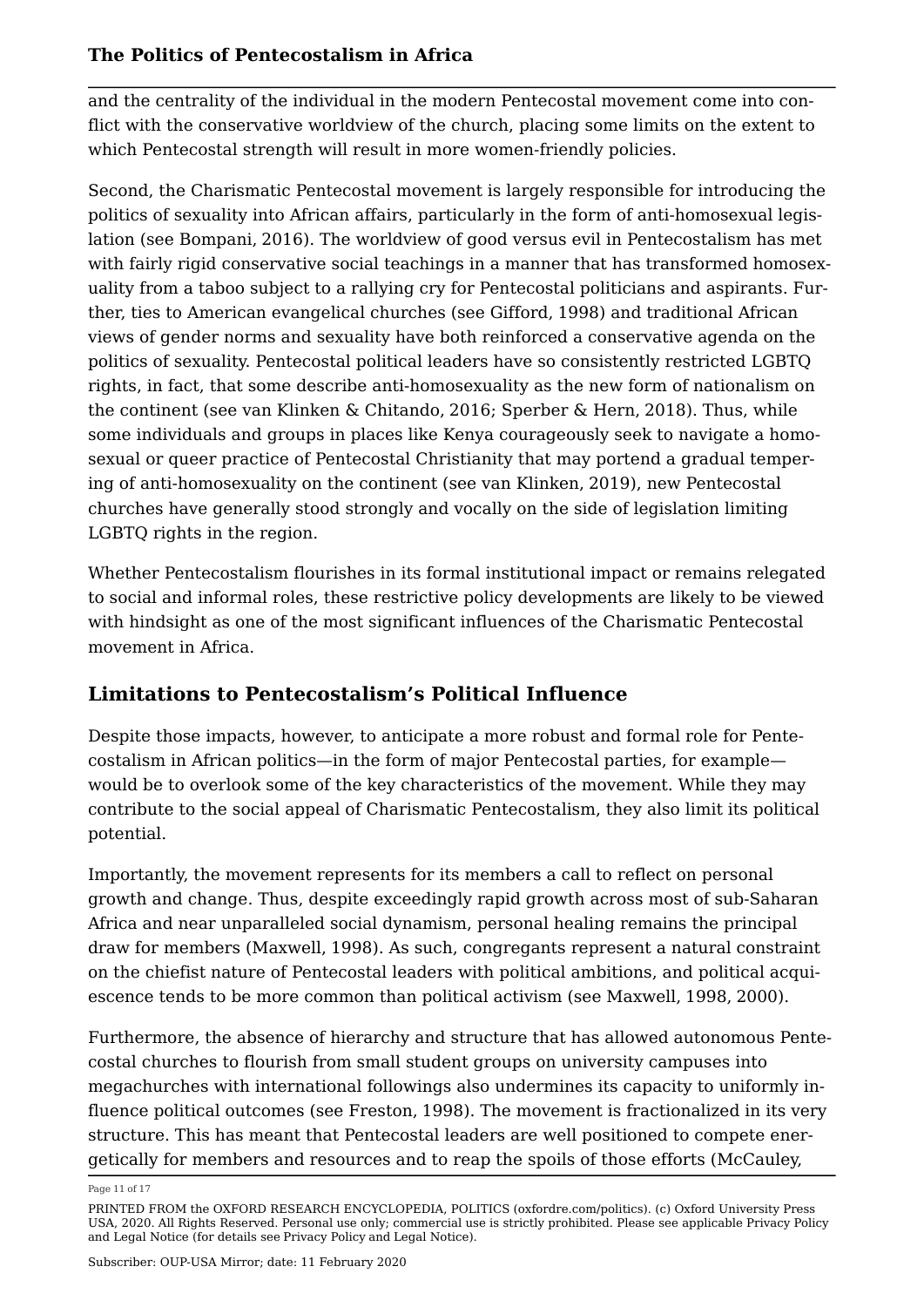2013), but it has also meant that they wade into politics only as it concerns personal lifestyles, and usually in disorganized, haphazard fashion. Kuperus (2018) thus notes that the Catholic and mainline churches tend to be much more cognizant of structural injustices, and to have incentives better suited for a policy-based defense of the marginalized (see also Frahm-Arp, 2015).

What is more, politics in Africa still turn primarily on valence issues; unemployment, corruption, development, and the like motivate voters across party lines, leaving little room for Pentecostals to stake out new political territory that might bolster the emergence of Pentecostal parties, contribute to the restructuring of secular institutions, or transform political agendas toward a Pentecostal platform. Even the Pentecostal calling card of antihomosexual legislation emerged as a valence issue, with overwhelming support for constraints on LGBTQ rights (see Grossman, 2015), leaving little opportunity for Pentecostal politicians to distinguish themselves from secular, mainline, or Muslim opponents.

Pentecostalism's impact on formal politics in Africa may also be limited by the centrality of prosperity and wealth in the African Pentecostal message, which runs counter to organized political engagement. To the Pentecostal, economic hardship is an individual condition rather than a structural one (Lindhardt, 2014), which is to be overcome through personal prayer, faith, and dedication to the church. This helps to explain the elevating of wealthy Pentecostal leaders and the celebration of their ostentatious displays of self-enrichment as signals of individual success (Maxwell, 2000). It also helps to disassociate the African Pentecostal from political obligation, beyond the calls to vote and pray for political leadership. Even redistributive policies gain little traction in a context of enthusiastic prayers for material abundance in this lifetime.

Finally, it is worth considering that, in some places, Pentecostalism may not be reshaping politics so much as politics defines, shapes, and controls the practice of Pentecostalism. In Ethiopia, for example, and in northern Nigeria and other areas with politicized Muslim-Christian relations, the Pentecostal Christian movement has faced government repression in the early part of the 21st century (see Haustein 2014; Ojo 2007). In Cameroon, a government crackdown has led to Pentecostal church closures, either to limit unscrupulous pastors or to weaken the political power of the movement (see NPR, 2014). Thus, whereas some political leaders in Christian-majority parts of Africa see incentives to embrace the Pentecostal movement, others have reason to impose limits on its reach.

# **Conclusion**

When Pentecostal leaders and communities object to the pouring of libations at public events in places like Ghana, they are asserting the strength of a new African identity. Some refer to this as the "noisiness" of Charismatic Pentecostalism (Freston, 1996), a "muscular" brand of Christianity (Comaroff, 2009, p. 18) that breaks from the traditional past, draws sharp lines between good and evil, and promotes modern yet conservative

Page 12 of 17

PRINTED FROM the OXFORD RESEARCH ENCYCLOPEDIA, POLITICS (oxfordre.com/politics). (c) Oxford University Press USA, 2020. All Rights Reserved. Personal use only; commercial use is strictly prohibited. Please see applicable Privacy Policy and Legal Notice (for details see Privacy Policy and Legal Notice).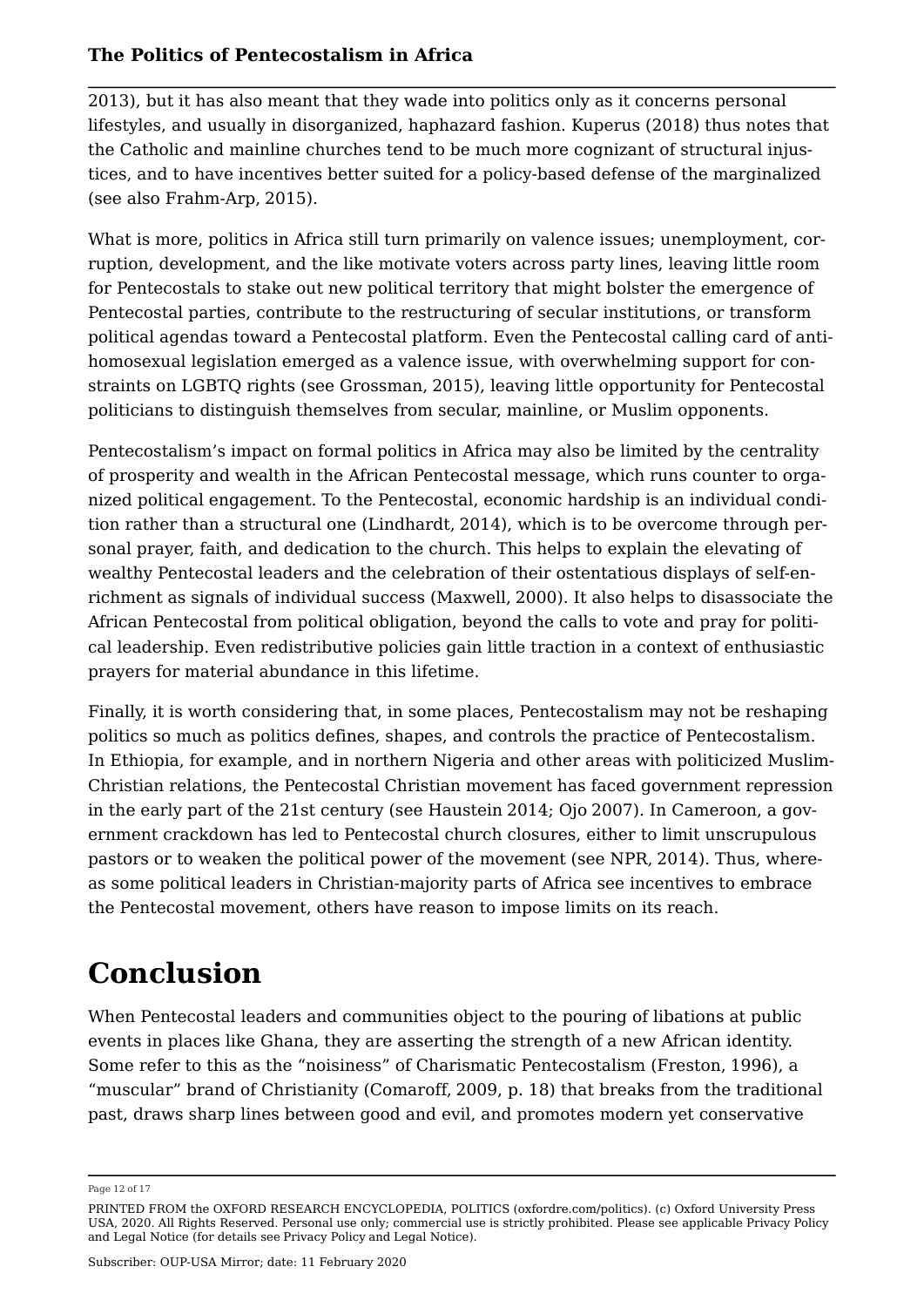lifestyles through loud and energetic means. Yet, its noisiness is not without social and political consequence.

This article suggests that Pentecostalism succeeds in Africa by bringing traditional spirituality into a modern setting, offering social and economic hope to both the upwardly mobile and the destitute. Despite having minority status, its messages of pending prosperity and spiritual warfare, and its astute exploitation of mass media, have positioned the Charismatic Pentecostal movement to exert important if informal influence on politics in the region. Pentecostalism is reshaping the channels through which resources flow from Big Men to their followers. It is implicating new and different international actors and allowing followers to live fully within the church through the provision of social services. Perhaps most importantly, the movement has introduced language of national identity into the political setting—of good and evil, and Christian nations—that captivates just as it divides. As Lindhardt (2014) notes, informal political influence can serve as a catalyst for eventual institutional power.

Even so, some of the very features that help to explain the social success of the movement—its internal competition and absence of hierarchy; its focus on individual growth and prosperity; its reliance on prophecy and miracles whose bill will one day come due also suggest limits to its formal and institutional political influence. Setting aside its role in the development of restrictive LGBTQ policies, the Pentecostal movement is likely too fragmented and too oriented toward individual prosperity to influence the structure of African political institutions, parties, and power in profound ways.

Recognizing these limitations, scholars tend to take a tempered, wait-and-see approach on the political power of Pentecostalism in Africa. Maxwell (2000) stresses the ambiguity of Pentecostalism's long-term contribution to politics. Meyer (2007) suggests that the movement's upsurge may well be offset by its diffusion in political influence, noting that "if religion is everywhere, it is nowhere" (p. 22). Marshall (1993) acknowledges that the incentives of Pentecostal leaders can run counter to political development, and Freston (1998) calls for more careful study of the differences in Pentecostal organizations before a clear picture of its political impact can emerge. Most nevertheless acknowledge that in Africa's mixed or predominantly Christian countries, Pentecostalism is transforming individual mentalities and, in so doing, remaking the language and informal practice of politics.

## **References**

Anderson, A. (2004). *An introduction to Pentecostalism: Global Charismatic Christianity*. Cambridge, U.K.: Cambridge University Press.

Anderson, A. (2014). "Stretching out hands to God": Origins and development of Pentecostalism in Africa. In M. Lindhardt (Ed.), *Pentecostalism in Africa: Presence and impact of pneumatic Christianity in postcolonial societies* (pp. 54–74). Leiden, The Netherlands: Brill.

Page 13 of 17

PRINTED FROM the OXFORD RESEARCH ENCYCLOPEDIA, POLITICS (oxfordre.com/politics). (c) Oxford University Press USA, 2020. All Rights Reserved. Personal use only; commercial use is strictly prohibited. Please see applicable Privacy Policy and Legal Notice (for details see Privacy Policy and Legal Notice).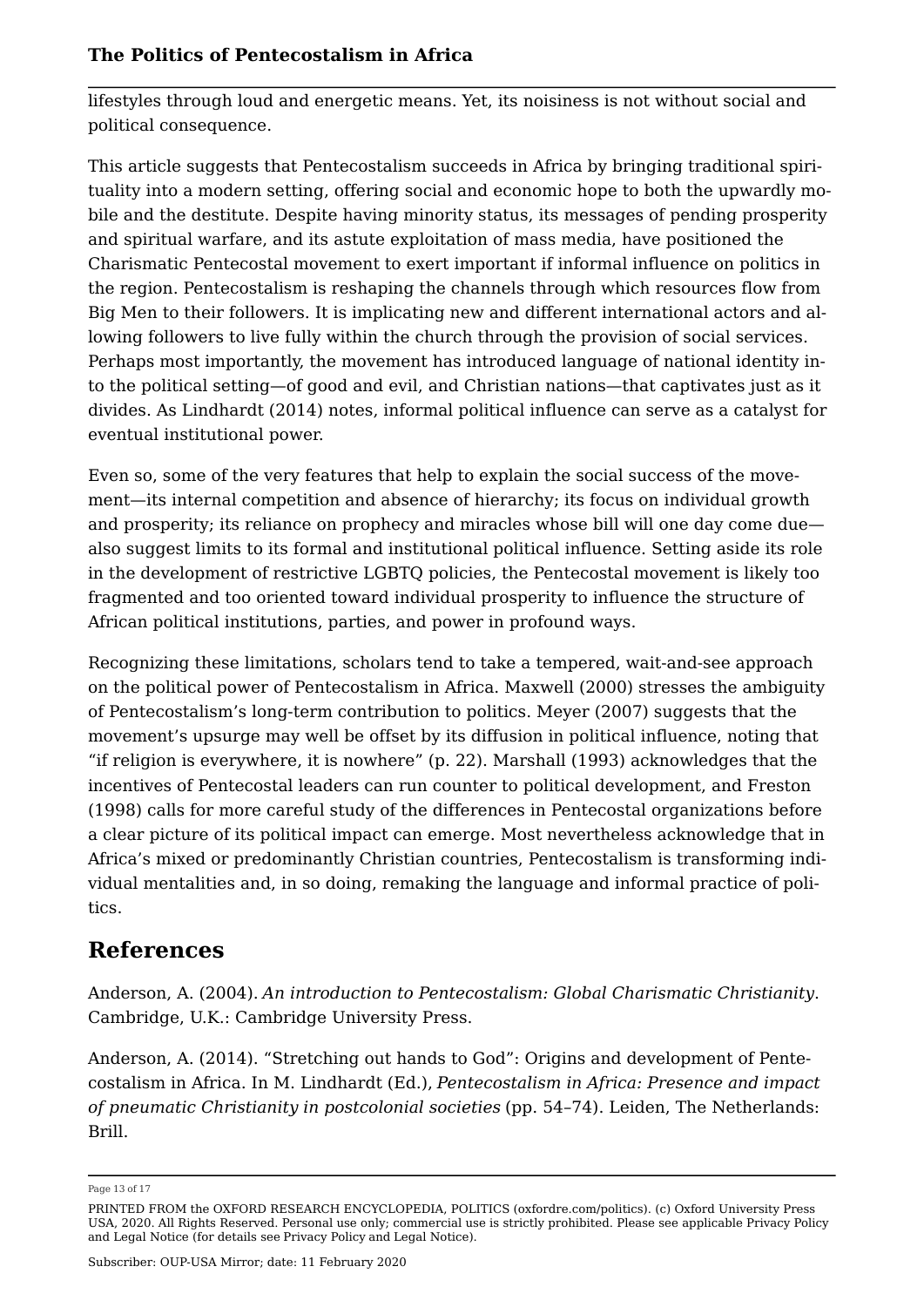Bompani, B. (2016). For God and my country: Pentecostal-Charismatic churches and the framing of a new political discourse in Uganda. In E. Chitando & A. van Klinken (Eds.), *Public religion and the politics of homosexuality in Africa*. Surrey, U.K.: Ashgate.

Cole, J. (2004). Fresh contact in Tamtawe, Madagascar: Sex, money, and inter-generational transformation. *American Ethnologist*, *31*(4), 573–588.

Comaroff, J. (2009). The politics of conviction: Faith on the neo-liberal frontier. *Social Analysis*, *53*(1), 17–38.

Comaroff, J. (2014). Pentecostalism, "post-secularism," and the politics of affect. In M. Lindhardt (Ed.), *Pentecostalism in Africa: Presence and impact of pneumatic Christianity in postcolonial societies* (pp. 221–247). Leiden, The Netherlands: Brill.

Demart, S. (2013). Riots in Matonge and . . . the indifference of public authority? *Brussels Studies*, *68*, 1–9.

Ellis, S., & ter Haar, G. (2001). *Worlds of power: Religious thought and political practice in Africa*. Johannesburg, South Africa: University of Witwatersrand Press.

Frahm-Arp, M. (2015). The political rhetoric in sermons and select social media in three Pentecostal Charismatic evangelical churches leading up to the 2014 South African election. *Journal for the Study of Religion*, *28*(1), 115–141.

Freston, P. (1994). Popular Protestants in Brazilian politics: A novel turn in sect-state relations. *Social Compass*, *41*(4), 537–570.

Freston, P. (1996). The Protestant eruption into modern Brazilian politics. *Journal of Contemporary Religion*, *11*(2), 147–168.

Freston, P. (1998). Evangelicals and politics: A comparison between Africa and Latin America. *Journal of Contemporary Religion*, *13*(1), 37–49.

Gaiya, M. A. (2007). Evangelical Christians in the Muslim Sahel. *International Bulletin of Mission Research*, *31*(3), 165.

Gallego, F. A., & Woodberry, R. (2010). Christian missionaries and education in former African colonies: How competition mattered. *Journal of African Economies*, *19*(3), 294– 329.

Gifford, P. (1991). *The new crusaders: Christianity and the new right in Southern Africa*. London, U.K.: Pluto.

Gifford, P. (1998). *African Christianity: Its public role*. Bloomington: Indiana University Press.

Grossman, G. (2015). Renewalist Christianity and the political saliency of LGBTs: Theory and evidence from sub-Saharan Africa. *Journal of Politics*, *77*(2), 337–351.

Page 14 of 17

PRINTED FROM the OXFORD RESEARCH ENCYCLOPEDIA, POLITICS (oxfordre.com/politics). (c) Oxford University Press USA, 2020. All Rights Reserved. Personal use only; commercial use is strictly prohibited. Please see applicable Privacy Policy and Legal Notice (for details see Privacy Policy and Legal Notice).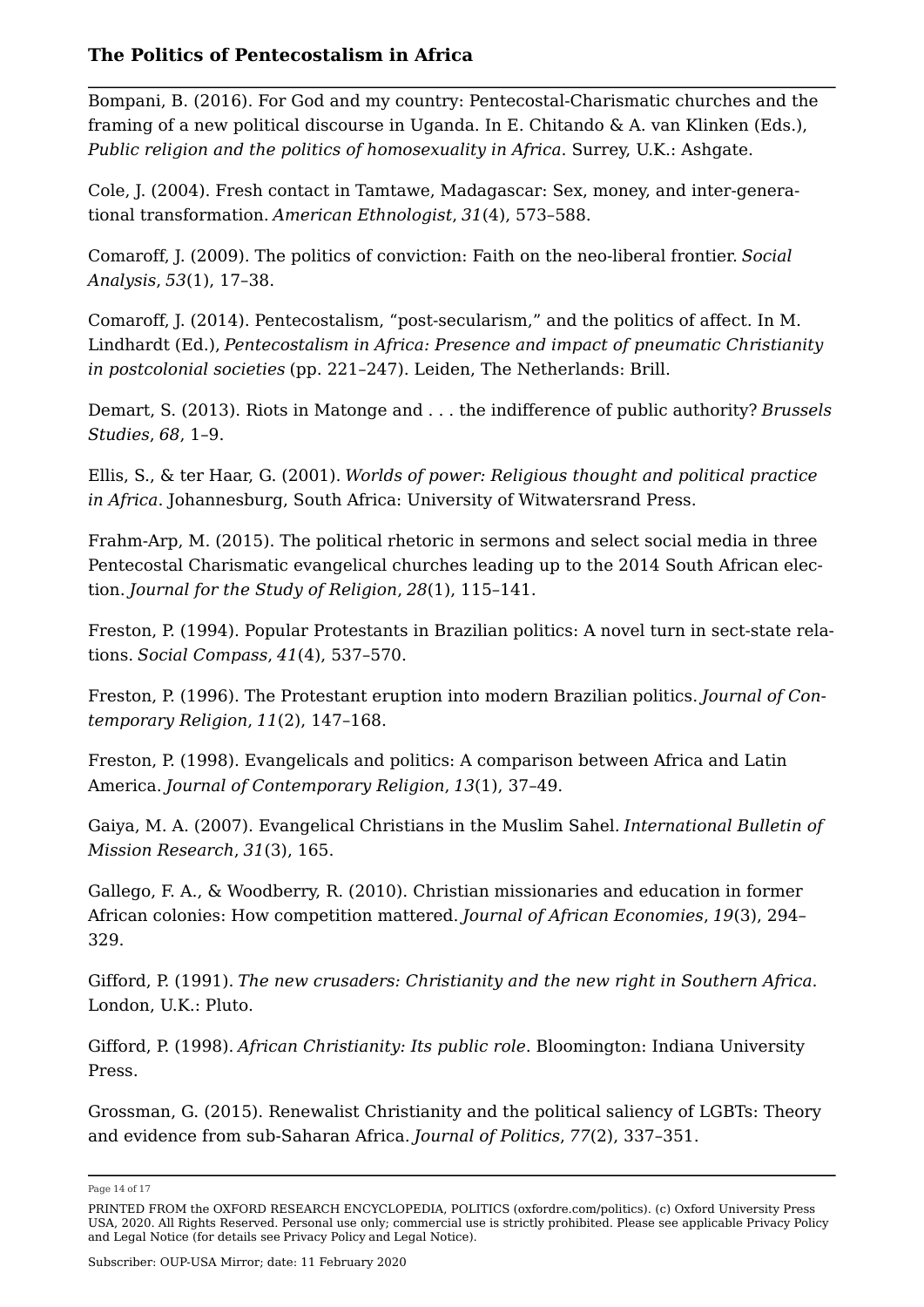Haustein, J. (2014). Pentecostal and Charismatic Christianity in Ethiopia: A historical introduction to a largely unexplored movement. In H. Elliesie (Ed.), *Multidisciplinary views on the Horn of Africa* (pp. 109–127). Köln, Germany: Rüdiger Köppe.

Heuser, A. (2014). Encoding Caesar's realm: Variants of spiritual warfare politics in Africa. In M. Lindhardt (Ed.), *Pentecostalism in Africa: Presence and impact of pneumatic Christianity in postcolonial societies* (pp. 271–290). Leiden, The Netherlands: Brill.

Jones, B. (2012). Pentecostalism, development NGOs, and meaning in eastern Uganda. In D. Freeman (Ed.), *Pentecostalism and development* (pp. 181–202). London, U.K.: Palgrave Macmillan.

Kalu, O. (2008). *African Pentecostalism: An introduction*. Oxford, U.K.: Oxford University Press.

Kubai, A. (2007). Post-genocide Rwanda: The changing religious landscape. *Exchange*, *36*(2), 198–214.

Kuperus, T. (2018). Democratization, religious actors, and political influence: A comparison of Christian councils in Ghana and South Africa. *Africa Today*, *64*(3), 28–51.

Laitin, D. D. (1986). *Hegemony and culture: Politics and change among the Yoruba*. Chicago, IL: University of Chicago Press.

Lindhardt, M. (2014). Introduction: Presence and impact of Pentecostal/Charismatic Christianity in Africa. In M. Lindhardt (Ed.), *Pentecostalism in Africa: Presence and impact of pneumatic Christianity in postcolonial societies* (pp. 1–53). Leiden, The Netherlands: Brill.

Marshall, R. (1993). Power in the name of Jesus: Social transformation and Pentecostalism in western Nigeria revisited. In T. Ranger & O. Vaugh (Eds.), *Legitimacy and the state in twentieth century Africa*. London, U.K.: Macmillan.

Marshall, R. (2009). *Political spiritualities: The Pentecostal revolution in Nigeria*. Chicago, IL: University of Chicago Press.

Mate, R. (2002). Wombs as God's laboratories: Pentecostal discourses of femininity in Zimbabwe. *Africa*, *72*(4), 549–568.

Maxwell, D. (1998). "Delivered from the spirit of poverty?": Pentecostalism, prosperity, and modernity in Zimbabwe. *Journal of Religion in Africa*, *28*(3), 350–373.

Maxwell, D. (2000). "Catch the cockerel before dawn": Pentecostalism and politics in post-colonial Zimbabwe. *Journal of the International African Institute*, *70*(2), 249–277.

McCauley, J. F. (2013). Africa's new Big Man rule? Pentecostalism and patronage in Ghana. *African Affairs*, *112*(446), 1–21.

Page 15 of 17

PRINTED FROM the OXFORD RESEARCH ENCYCLOPEDIA, POLITICS (oxfordre.com/politics). (c) Oxford University Press USA, 2020. All Rights Reserved. Personal use only; commercial use is strictly prohibited. Please see applicable Privacy Policy and Legal Notice (for details see Privacy Policy and Legal Notice).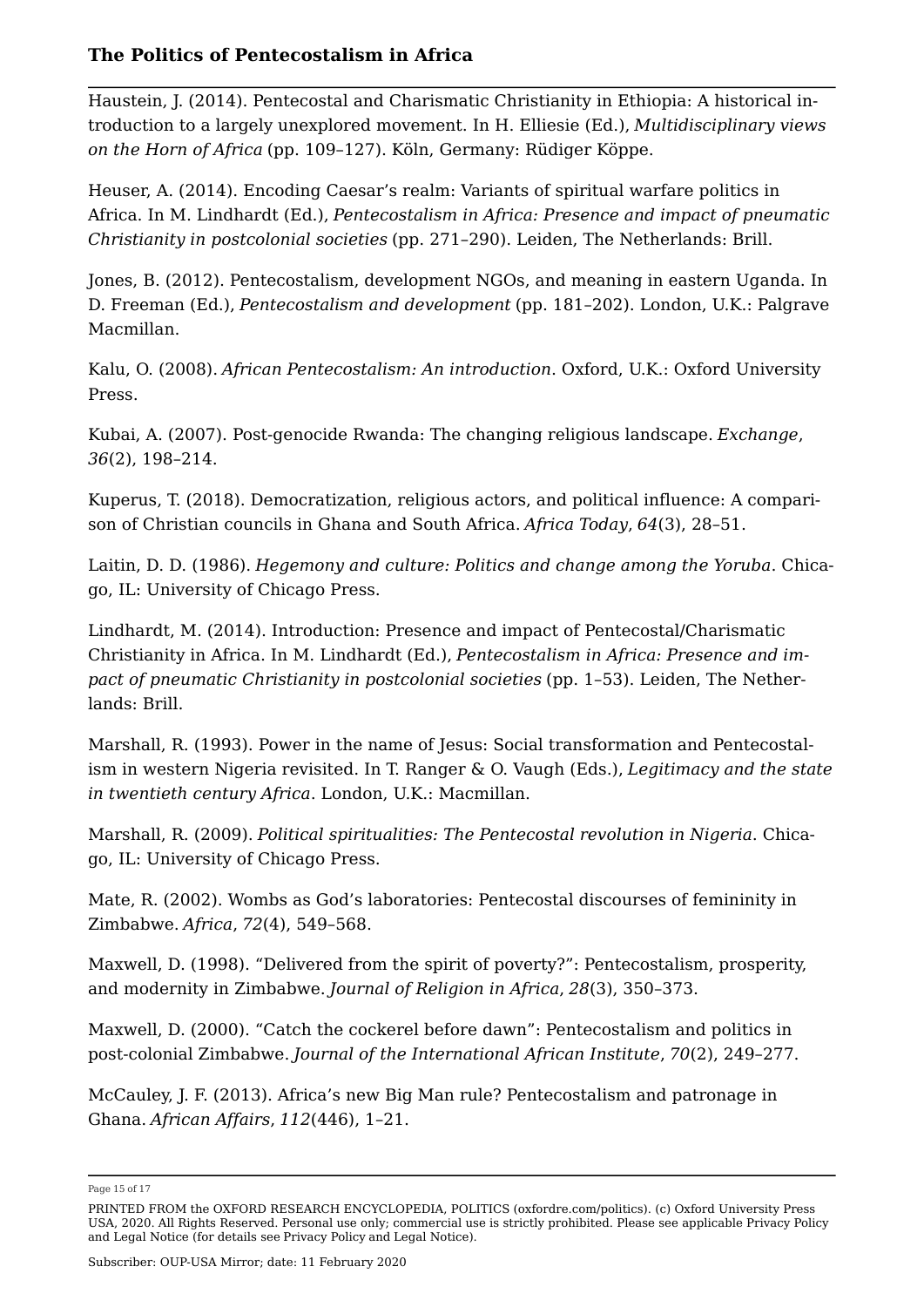McCauley, J. F. (2014). Pentecostalism as an informal political institution: Experimental evidence from Ghana. *Politics and Religion*, *7*(4), 761–787.

McCauley, J. F. (2017). *The logic of ethnic and religious conflict in Africa*. New York, NY: Cambridge University Press.

McClendon, G., & Riedl, R. (2015). Religion as a stimulant of political participation: Experimental evidence from Nairobi, Kenya. *Journal of Politics*, *77*(4), 1045–1057.

Meyer, B. (1998). "Make a complete break with the past": Memory and post-colonial modernity in Ghanaian Pentecostal discourse. *Journal of Religion in Africa*, *28*(3), 316– 349.

Meyer, B. (2003). *Impossible representations: Pentecostalism, vision and video technology in Ghana*. (Working Paper No. 25). Mainz University Department of Anthropology and African Studies.

Meyer, B. (2007). Pentecostalism and neo-liberal capitalism: Faith, prosperity, and vision in African Pentecostal-Charismatic churches. *Journal for the Study of Religion*, *20*(2), 5– 28.

Miller, D. E., Sargent, K. H., & Flory, R. (2013). *Spirit and power: The growth and global impact of Pentecostalism*. Oxford, U.K.: Oxford University Press.

Miller, D. E., & Yamamori, T. (2007). *Global Pentecostalism: The new face of Christian social engagement*. Berkeley: University of California Press.

NPR. (2014, April 13). **Pray or prey? Cameroon's Pentecostal churches face crackdown**.

Ojo, M. A. (2007). Pentecostal movements, Islam and the contest for public space in northern Nigeria. *Islam–Christian Muslim Relations*, *18*(2), 175–188.

Pew Research Center. (2006). *Spirit and power: A 10-country survey of Pentecostals*. Religion and Public Life Series.

Pype, K. (2006). Dancing for God or the Devil: Pentecostal discourse on popular dance in Kinshasa. *Journal of Religion in Africa*, *36*(3), 296–318.

Soothill, J. (2007). *Gender, social change, and spiritual power: Charismatic Christianity in Ghana*. Boston, MA: Brill.

Sperber, E., & Hern, E. (2018). Pentecostal identity and citizen engagement in sub-Saharan Africa: New evidence from Zambia. *Politics and Religion*, *11*(4), 830–862.

Van Dijk, R. A. (1999). The Pentecostal gift: Ghanaian Charismatic churches and the moral innocence of the global economy. In R. Fardon, W. van Binsbergen, & R. van Dijk (Eds.), *Modernity on a shoestring* (pp. 71–89). Leiden, The Netherlands: EIDOS.

Page 16 of 17

PRINTED FROM the OXFORD RESEARCH ENCYCLOPEDIA, POLITICS (oxfordre.com/politics). (c) Oxford University Press USA, 2020. All Rights Reserved. Personal use only; commercial use is strictly prohibited. Please see applicable Privacy Policy and Legal Notice (for details see Privacy Policy and Legal Notice).